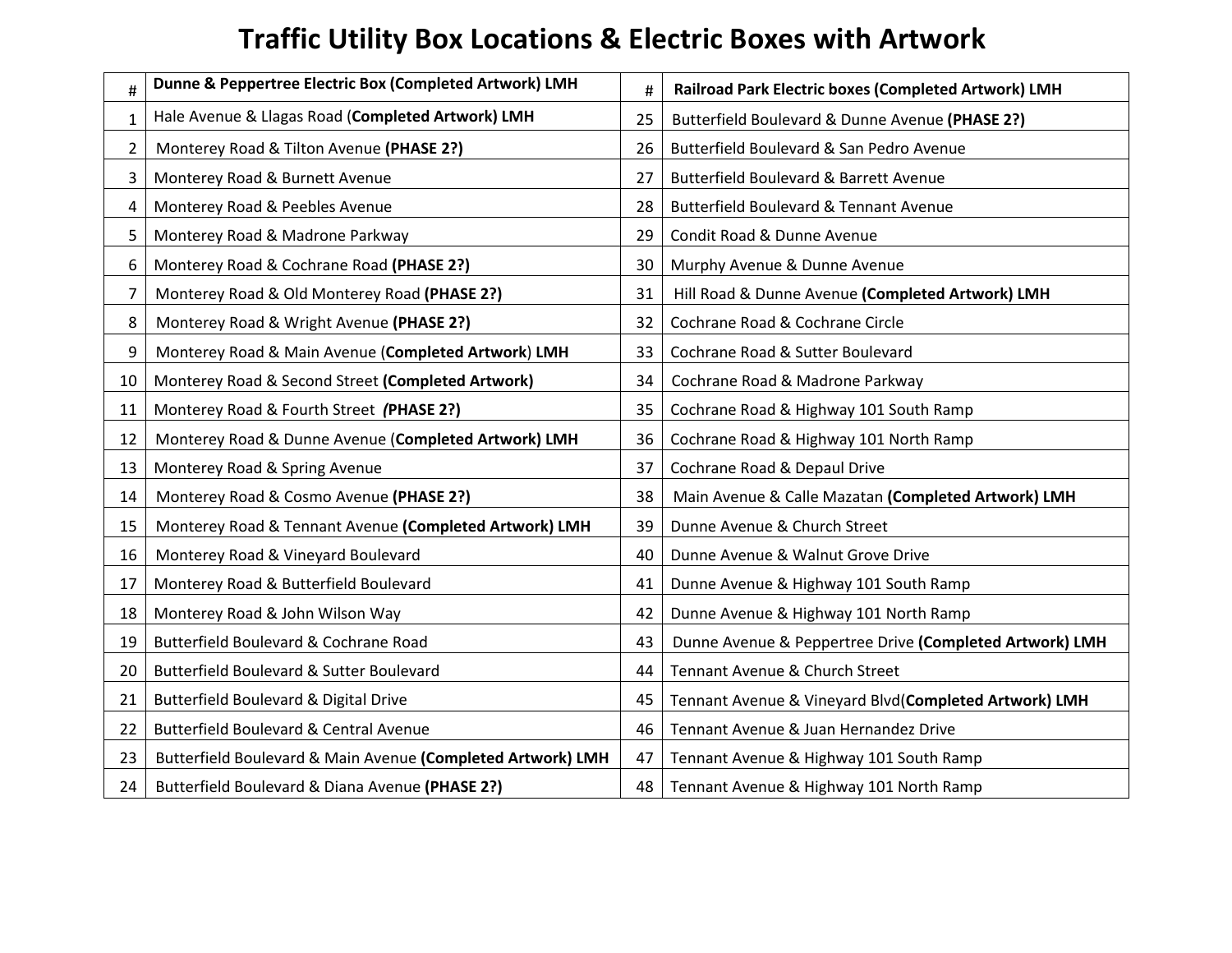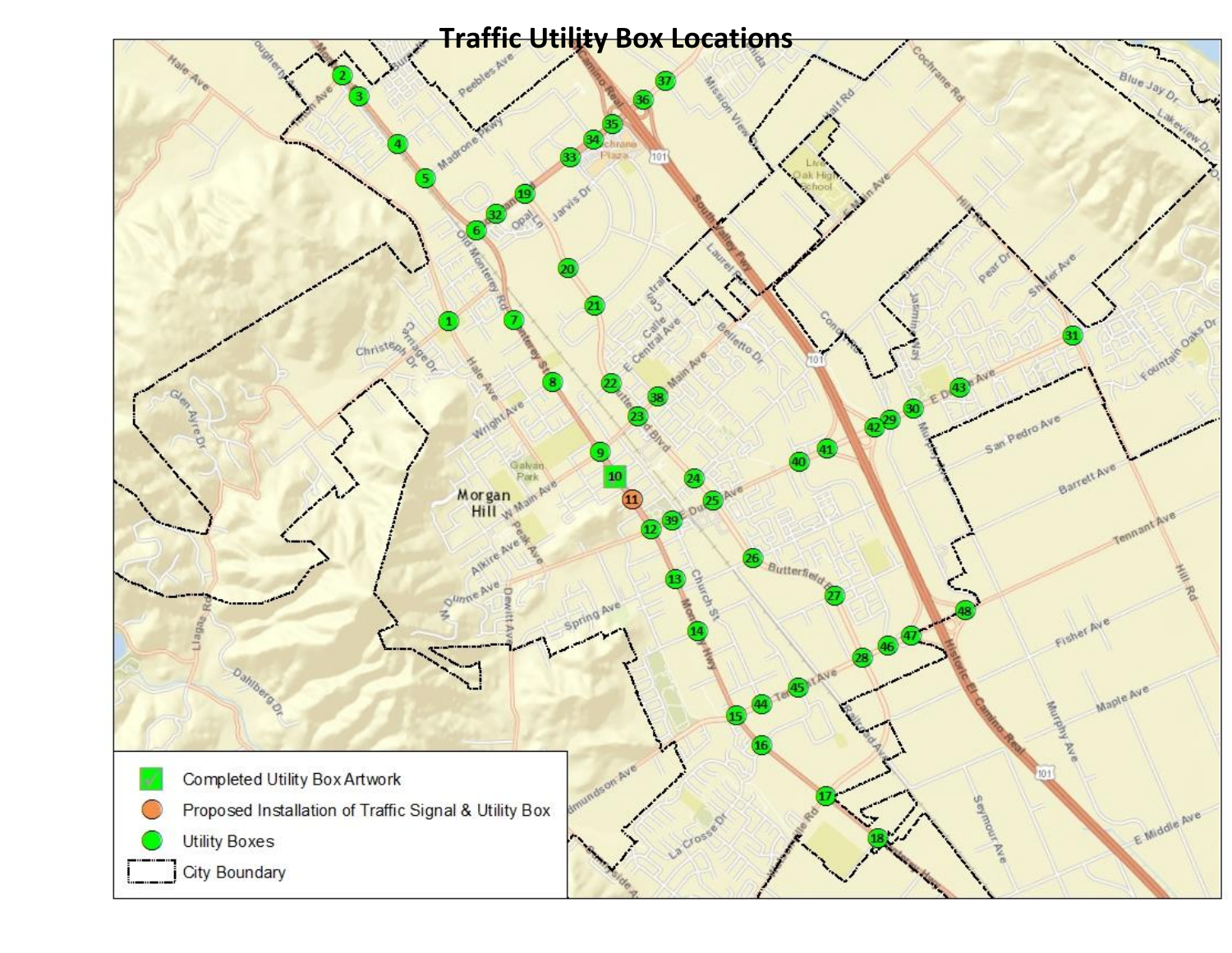## **Proposed Design Template**

| unique utility box. | Actual utility boxes vary in size, shape and have <sub>Various</sub> vents,<br>seams, doors and handles. Be prepared to adjust art work to fit a<br>Size: Main - 33" x 24" (width) x 64" (height) 2.5" base (approx,<br>for designing purposes. Measure actual boxes individually.) |             | <b>TOP</b>   | <b>Example of Main Box</b><br>in Morgan Hill |
|---------------------|-------------------------------------------------------------------------------------------------------------------------------------------------------------------------------------------------------------------------------------------------------------------------------------|-------------|--------------|----------------------------------------------|
|                     |                                                                                                                                                                                                                                                                                     |             |              |                                              |
|                     | <b>BACK</b>                                                                                                                                                                                                                                                                         | <b>SIDE</b> | <b>FRONT</b> | <b>SIDE</b>                                  |